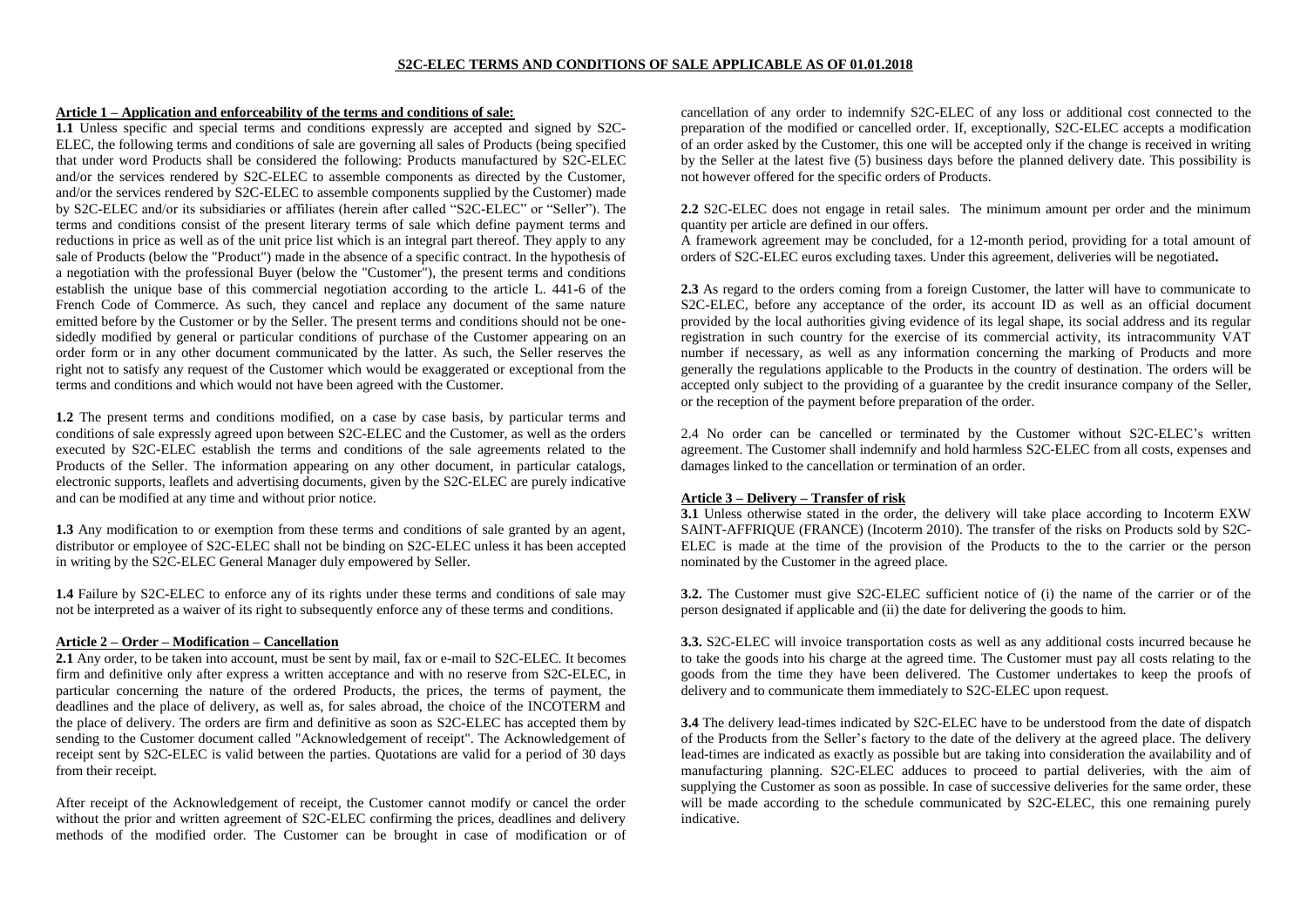The over-takings regarding the delivery deadline cannot give rise to any damage, nor to any restraint, nor to the cancellation of the order or any other orders in course. Any late delivery penalty is excluded.

The suspension of the delivery of Products in case of (i) non-payment (ii) delays due to noncommunication by the Buyer of the required information (iii) modification in the course of execution of the order (iv) events escaping the control of S2C-ELEC (v) impossibility of production (vi) force majeure, does not give the right to the Customer to cancel the order or to seek for damages. S2C-ELEC cannot be liable to repair consequential damage and\or any immaterial damage which would result from a delay in delivery.

**3.5** In case of damaged or missing product, the Customer is responsible for informing the carrier of any reservations on the delivery order and at the latest by sending a registered letter with acknowledgement of receipt or by serving an extra-judicial document, within three (3) days of receipt of the goods.

3.6 Products will be delivered in non-returnable package. The recycling and\or the destruction of packaging are born by the Customer. Products will be packed according to the packaging and the standard unit of packaging valid at S2C-ELEC. The collection, the recycling, the processing and the valuation of components and the other Products sold to the Customer, as well as the associated costs, are completely born by the Customer unless otherwise agreed between the parties.

3.7 In the hypothesis where a procedure of acceptance or checking allowing to certify the conformity of the goods or the services in relation to the contract is planned, the duration of this procedure is fixed according to best practice and commercial practices and, in any case, cannot exceed 30 days from the date of delivery of the Products. In any case, the duration of such procedure of acceptance or check cannot have as an effect neither of increasing the duration, nor of moving the starting point of the agreed payment terms at the risk that this constitutes an illicit unfair practice.

#### **Article 4 – Complaints for apparent defects or non-conformity**

**4.1** Without prejudice to the measures to be taken towards the carrier in the delivery in case of damage or of absent person, the complaints on the visible defects or on the non-compliance of the product delivered to the ordered Products or to the delivery slip, must be formulated by the Customer by registered letter with request of acknowledgement of receipt within three (3) business days from the delivery of the Products, by identifying one or several concerned product (s) (batch number)), the concerned quantities and the nature of the found defect. All the complaints must be necessarily motivated. The absence of complaint for the aforesaid deadline or the use the aforementioned Products (exception made by the reasonable quantities used for purposes of test and by the inspection) will allow to conclude that S2C-ELEC has complied satisfactorily to its obligations.

**4.2** The Customer shall be responsible for providing evidence of establishing the alleged defects or anomalies. The Customer must allow and facilitate the verification of these defects by S2C-ELEC and their resolution. The Customer will refrain from intervening and/or having a third-party intervene for that purpose unless duly and expressly authorized by S2C-ELEC.

**4.3** In case of apparent defects or non-conformity of the delivered Products, as acknowledged by S2C-ELEC according to the above-mentioned conditions, the Customer may obtain replacement of the Products free of charge but may not cancel their order nor claim any indemnity, damages or interest.

**4.4.** Complaints do not exempt the Customer from the payment of the Products concerned. Whatever is the nature of the complaint (deliveries, invoicing) none management fees will be accepted by S2C-ELEC for the researches or the processing of these complaints. Invoices emitted by S2C-ELEC have to be the object on no account of compensation or automatic deduction whatever is the cause. In particular, the automatic deduction of the amount of the invoice of penalties corresponding to the delivery of a product considered by the Customer as not corresponding is not authorized. In the hypothesis where the Customer would apply such penalties, S2C-ELEC will necessarily have to be enabled to check in advance the reality of the grievance corresponding according to the article L 442- 6 I-8e of the French Commercial Code. When they result from an agreement between the parties, these penalties have to be the object of an invoice necessarily emitted in the month following the agreement arisen between the parties and containing the reference of the product (and the batch number), the concerned quantity, the reference of the invoice (order number), the proof of the signed delivery slip and the mode of calculation of this penalty.

In any case, the penalties which could be charged to S2C-ELEC will not be automatically deducted from the payment of invoices emitted by S2C-ELEC; these penalties will have to be invoiced separately by the Customer. Besides, the potential penalties that could be agreed by S2C-ELEC and the Customer cannot be fixed in advance without facing the risk of constituting an unfair practice likely to create an imbalance between the rights and the obligations of the parties. Only the direct damage, really born by the customer, demonstrated and estimated, can be the object of a possible request of repair which can intervene in any case only after negotiation with S2C-ELEC and agreement of both parties.

**4.5.** The Customer cannot, without the preliminary and written agreement of S2C-ELEC, proceed to the refusal either on the return to Products, or deduct automatically from the amount of the invoice established by S2C-ELEC the penalties corresponding to the failure to respect delivery date or to the non-compliance of the delivered Products. No product return is accepted if it was not beforehand the object of an agreement written by S2C-ELEC. Any defective product returns or not corresponding must be realized according to the procedure of acceptance of the return of S2C-ELEC which will deliver one " RMA " (Material Return Acceptance). The return of the defective or not corresponding Products is made at expenses and risks of the Customer in their complete original packing and in good condition. If the complaint is justified, S2C-ELEC proceeds to the delivery of replacing Products at its expenses and risks. The representatives, the distributors, or the agents of S2C-ELEC will be on no account authorized to take back Products being the object of a procedure of return authorized by S2C-ELEC, except agreement preliminary and written by S2C-ELEC.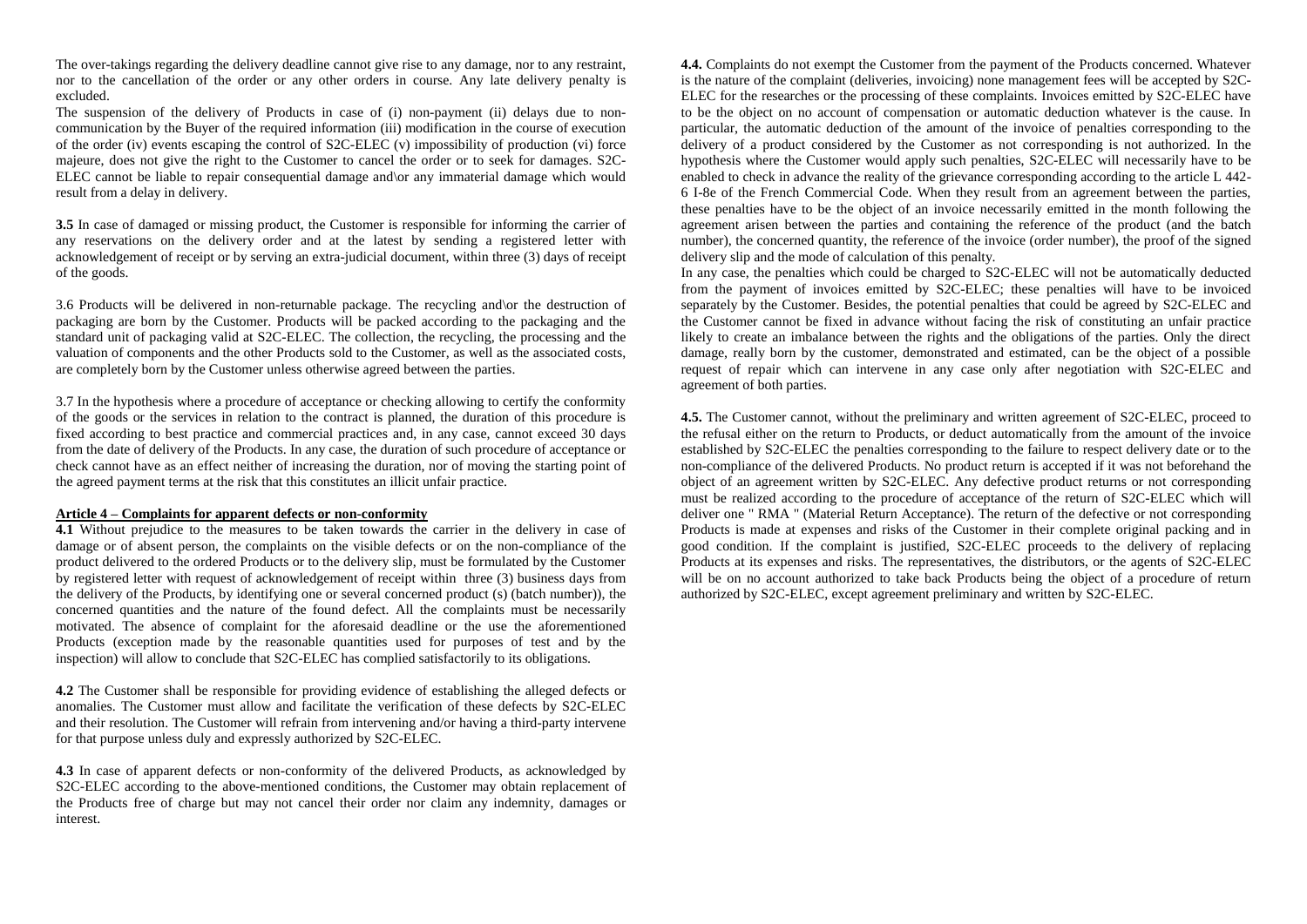# **Article 5 – Warranty**

**5.1** S2C-ELEC Products delivered are guaranteed against any defect in materials or manufacturing for a period of 2 months from the date of laying out of the Products and on condition that the Customer informs S2C-ELEC of this defect within 20 days of the discovery of any such defect. Corrective actions undertaken by S2C-ELEC under the warranty do not extend the warranty period. Once elapsed the twenty days, S2C-ELEC shall not be liable for conformity warranty or for any indemnification obligation whatsoever.

Under this warranty, S2C-ELEC's sole obligation shall be the possible replacement, free of charge, or the repair of the product or the element recognized as defective by S2C-ELEC. No product can benefit from this warranty if it has not been submitted beforehand to S2C-ELEC's quality department, whose prior agreement is mandatory for any replacement or repair. Any carriage costs regarding the Products returned in accordance with the guarantee are payable by the Customer. The representatives, the distributors, or the agents of S2C-ELEC will be on no account authorized to resume the Products being the object of a procedure of return authorized by S2C-ELEC, except preliminary and written agreement of S2C-ELEC.

**5.2** The warranty may not, under any circumstances, give rise to payment of any indemnity.

**5.3** The warranty only covers hidden defects which make the product unsuitable for use and which could not be identified by the Customer prior to the use of the product. The warranty does not cover apparent defects. Nor does it cover defects and deterioration caused by normal wear and tear of the product or by an external accidental event (assembly or adaptation, unless carried out under S2C-ELEC's supervision, by S2C-ELEC's employees or by a third party authorized by S2C-ELEC , deficient maintenance, abnormal use or use not indicated in the catalogue ...) or by modification or repair of the product carried out by the Customer, or defects, damages or losses arising out of incorrect or insufficient specifications, data or instruction furnished by Customer. The Customer must inform in writing S2C-ELEC of the defects affecting the Products and give S2C-ELEC all evidence and justification available. Before any sending back of Products within the scope of the warranty, the Customer must obtain S2C-ELEC's prior written approval. The Products must be sent back in their original packaging and in good shape to S2C-ELEC, the costs being born by Customer; the Products will be owned by S2C-ELEC. The repaired or replaced Products are sent back to Customer at S2C-ELEC's costs and risks.

Any other warranty in particular as to the adequacy of Products to their use or final destination is expressly excluded with the exception of the legal warranties. S2C-ELEC's liability for the costs, expenses and the other losses linked to the operations of inspection, test, dismantling, reassembly, removal, relaying, reconception caused by a defect or by a repair or a replacement of the product is excluded.

**5.4** S2C-ELEC's responsibility in the case of faulty Products excludes any liability for any repair of damage caused to property and goods used for business purposes.

**5.5** S2C-ELEC Products are not specified for use in for the aeronautical and aerospace industries. S2C-ELEC cannot be held responsible of any obligation of putting in conformity the Products sold because of a particular regulation applicable to these sectors, of a standard or any other requirement accepted by the Customer

#### **Article 6 – Price**

**6.1** The Products are sold on the basis of the price agreed upon by S2C-ELEC and the Customer calculated on the basis of the current price at the date of the order appearing on the S2C-ELEC price list and any additional commercial negotiations having taken place before the sending of the order. The prices are expressed in euros and take into account the applicable VAT at the date of the order. The charged prices vary according to the reductions in price granted to the Customer. These reductions will appear of the invoice according to the provisions of the article L.441-3 of the French commercial code.

**6.2** Unless otherwise agreed between the parties, S2C-ELEC shall be entitled to review the prices appearing on the price list at any time of the year according to the evolution of the economic conditions impacting the costs of both the raw materials and the components integrated into the manufacturing of the S2C-ELEC Products, and those of its suppliers. In such a hypothesis, S2C-ELEC will warn the Customer of the modification of its prices before the coming into effect of this modification. S2C-ELEC will communicate the new prices appearing on the price list at the latest three (3) months in advance by registered letter with request of acknowledgement of receipt, or by email with acknowledgement of receipt. The Customer will be considered as having accepted the new price list in case there is no contesting duly notified to S2C-ELEC within15 days after the reception of the new prices.

## **Article 7 – Terms and conditions of payment:**

**7.1** For Products delivered in France, invoices are payable at the latest within 30 days from the date of the invoice without discount, by bank transfer. In case of direct deliveries to foreign countries or for the deliveries made in France and intended to be exported, the payment will take place at the latest 30 days end of the month of the date of the invoice.

The term of every invoice is calculated from the date of issue of the invoice. No extension of due date is possible.

No discount is granted in case of advance payment.

Payment shall be considered effective when the amount of the invoice has been definitively credited to S2C-ELEC's bank account and not upon remittance of the means of payment by the Customer. For Customer with no current account in our books, S2C-ELEC can require a pre-payment at the receipt of the order.

**7.2** In case of late payment or failure to pay, S2C-ELEC may suspend all pending orders, without prejudice to any other course of action.

All the unpaid amounts when due will produce by rights and without any preliminary formal demand, interests at a legal rate at the rate applied by the European Central Bank to its most recent f refinancing operation, increased by ten points of percentage in the daytime according to the date of payment appearing on the invoice. Any delay in payment will entail S2C-ELEC without preliminary formal demand to ask the payment of a fixed legal amount of forty (40) euros as a compensation. When the expenses of procedure which the Seller is brought to hire within the framework of the collection of the debt are superior to the amount of this fixed compensation, these will be entirely chargeable to the Customer, including the expenses caused by the contentious collection costs (lawyer, bailiff etc.).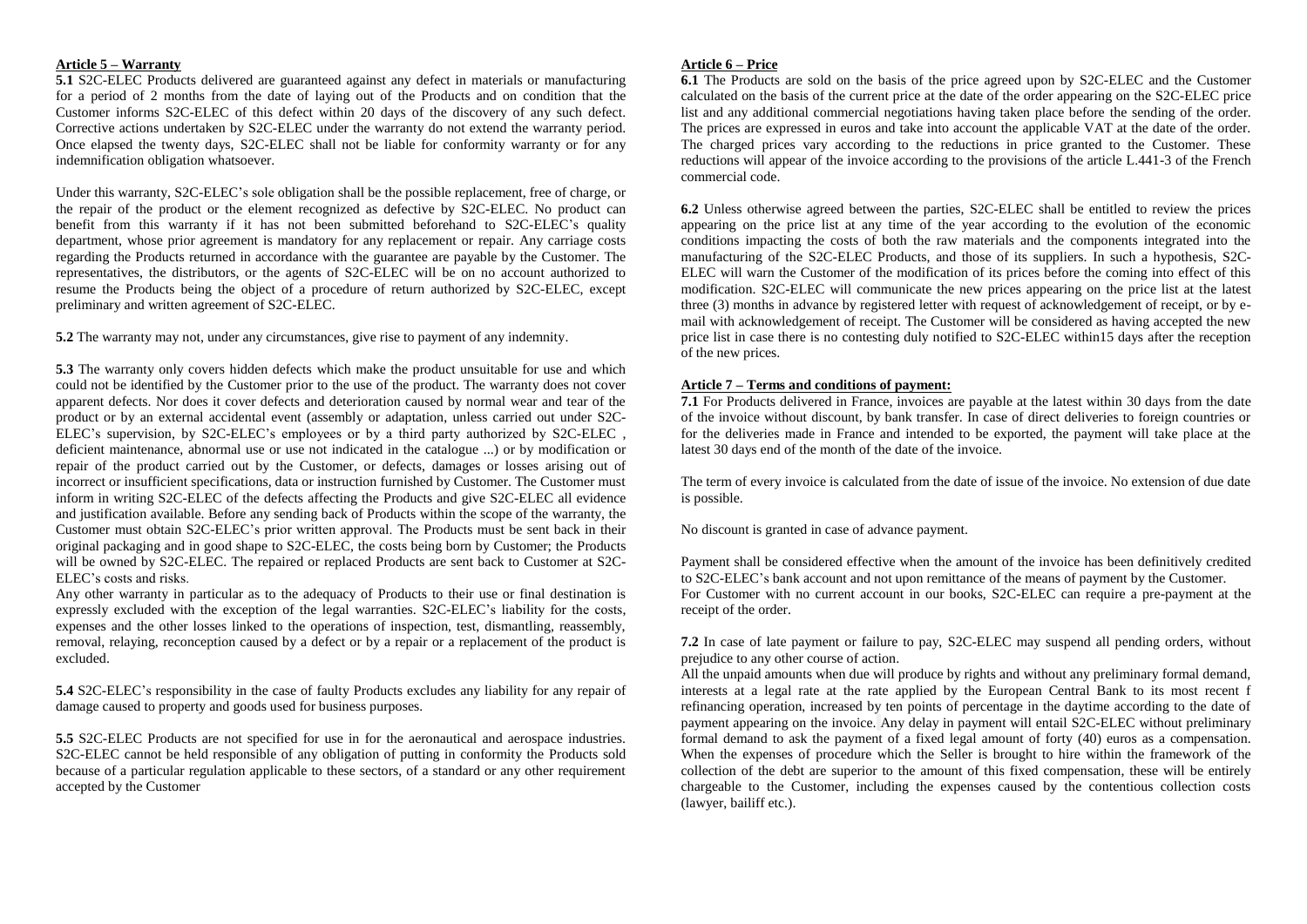**7.3** Any deterioration of the Customer's credit and/or non-compliance with the terms of payment by the Customer may lead S2C-ELEC to request guarantees or payment in cash or by bill of exchange payable at sight, prior to fulfilling orders received.

**7.4** No complaint or dispute allows the Customer to defer the payment of an invoice .According to the terms and conditions of article L 442-6 (8) of the French commercial code, the Customer refrains from deducting automatically from the amount of the invoice established by S2C-ELEC the penalties or the discount corresponding to the non-compliance with delivery date or to the non-compliance of Products, when the debt is not sure, liquid and due, without S2C-ELEC being able to check the reality of the corresponding grievance.

**7.5** If the Customer fails to pay all or part of the price of the Products, and/or in case of late payment, the amount owed for other deliveries or for any other reason shall become immediately payable unless S2C-ELEC chooses to cancel the corresponding orders.

### **Article 8 – Reservation of ownership**

**8.1 IF THE CUSTOMER FAILS TO PAY ALL OR PART OF THE PRICE OF THE PRODUCTS, AND UNTIL COMPLETE PAYMENT IS MADE, S2C-ELEC RESERVES THE RIGHT OF OWNERSHIP TO THE PRODUCTS AND SHALL HAVE THE RIGHT TO RECOVER POSSESSION OF THE PRODUCTS. AS LONG AS THE PRICE WILL NOT ENTIRELY HAVE BEEN PAID BY THE CUSTOMER. THE CUSTOMER WILL HAVE TO INDIVIDUALIZE PRODUCTS AND DO NOT MIX THEM WITH OTHER PRODUCTS OF SAME NATURE BOUGHT FROM OTHER SUPPLIES. IN CASE OF LACK OF INDIVIDUALIZATION, S2C-ELEC WILL BE ENTITLED TO REQUIRE THE REFUND OR RESUME THOSE PRODUCTS STILL IN STOCK.**

**In case of disagreement between the parties on the conditions of the return, these will be settled by order by emergency proceeding decided by the president of the commercial court of S2C-ELEC which will appoint if need be, an expert to evaluate the value of the goods at the day of their return, to liquidate the accounts without prejudice to the damages which could fall to the Customer because of the termination of the agreement.**

**The Customer commits to inform immediately S2C-ELEC of any change in his situation in particular if a petition in bankruptcy is filled or if the customer is declared bankrupted or becomes insolvent or if proceedings are initiated by or against seeking appointment of a receiver, reorganization, liquidation, dissolution, debt rearrangement or any other similar relief with respect to the customer to allow S2C-ELEC to claim the goods (or the value in case of resale by the customer) within the legal deadline planned by the commercial law.**

**The Customer will also have to inform S2C-ELEC immediately about any threat, action, seizure, requisition, or any other measure being able to question the ownership on the goods.**

**The non-compliance with these provisions by the Customer would held the customer liable to S2C-ELEC and would authorize S2C-ELEC to cause the termination of the sale by registered letter with acknowledgement of receipt, to take back the goods still in stock and to refuse to deliver the unfilled orders.**

**Goods still in possession of the Customer will be considered as unpaid.**

**S2C-ELEC shall be entitled to take them back as a compensation towards the relevant amount owed by the Customer and ask for the payment in cash for the amounts exceeding the collected** 

# **value. Any deposit overturns by the Customer to S2C-ELEC will remain owed by S2C-ELEC as a compensation, without prejudice to any other actions which S2C-ELEC would be entitled to claim against the Customer.**

**8.2** The provisions of this clause shall not affect the transfer to the Customer of the risks relating to loss, deterioration, theft or disappearance upon delivery of the Products.

For that purpose, the Customer will have to subscribe an insurance "for whom it will be up", for the risks born from the delivery. In case of partial or total disaster, the Customer will have to bear the costs linked to the resuming. He will also have to settle the amounts owed linked to the goods in case of disappearance whatever the reason.

The provisions related to this clause of property reserve substitute any other kind of clause handling the ownership transfer and the risks which could appear in the purchasing terms of the Customer or in any other document exchanged between the parties and thus prevail on the latter.

In case of lack of opposite condition in the agreement concluded with the Customer and as far as the CGV is an integral part of the agreement, the signature of aforementioned agreement will formalize the acceptance by the Customer of the present clause of property reserve from which S2C-ELEC can take advantage as proof in case of dispute.

The present clause as all these General terms and conditions will come into force on January 1st, 2017 for any goods delivered or removed from this date, and without any limit in time.

# **Article 9 - Force majeure**

S2C-ELEC shall not be liable for the non-performance or delayed performance of any of its obligations under the Contract, if such performance is hindered or delayed by an event which is beyond S2C-ELEC's control, impermissible, and irascible delaying the manufacturing or the transportation of the ordered Products, preventing the normal execution of the order such as flood, fire, storm, epidemic, strike, production stoppage as a result of accidental breakdown, interruption of the supply of power or raw materials and interruption of means of transportation, which shall be considered as cases of force majeure.

# **Article 10 – Industrial property/confidentiality**

**10.1** All information provided by S2C-ELEC to a Customer, in particular commercial data, prototypes, samples, studies, and documents of any kind and on any medium, shall remain the property of S2C-ELEC. The technology and knowhow, patented or not, which are part of the Products as well as all industrial and intellectual property rights relating to the Products shall be the exclusive property of S2C-ELEC. The Customer only benefits from a non-exclusive right to use the Products. Equipment, tools and molds developed or acquired by S2C-ELEC for the execution of the order remain the exclusive property of S2C-ELEC except otherwise agreed upon by the parties.

S2C-ELEC warranty does not extend the Customer regarding the complaints of third party deducing breaches in their rights of industrial or intellectual property, if the claimed breach results from the integration of S2C-ELEC Products in another product, equipment or in a more complex set of Products, or of the respect by S2C-ELEC of the plans, specifications, instructions supplied by the Customer.

**10.2** Either party acknowledges the confidential character of all the information which is transmitted by one party to the other within the framework of the present agreement starting from the first